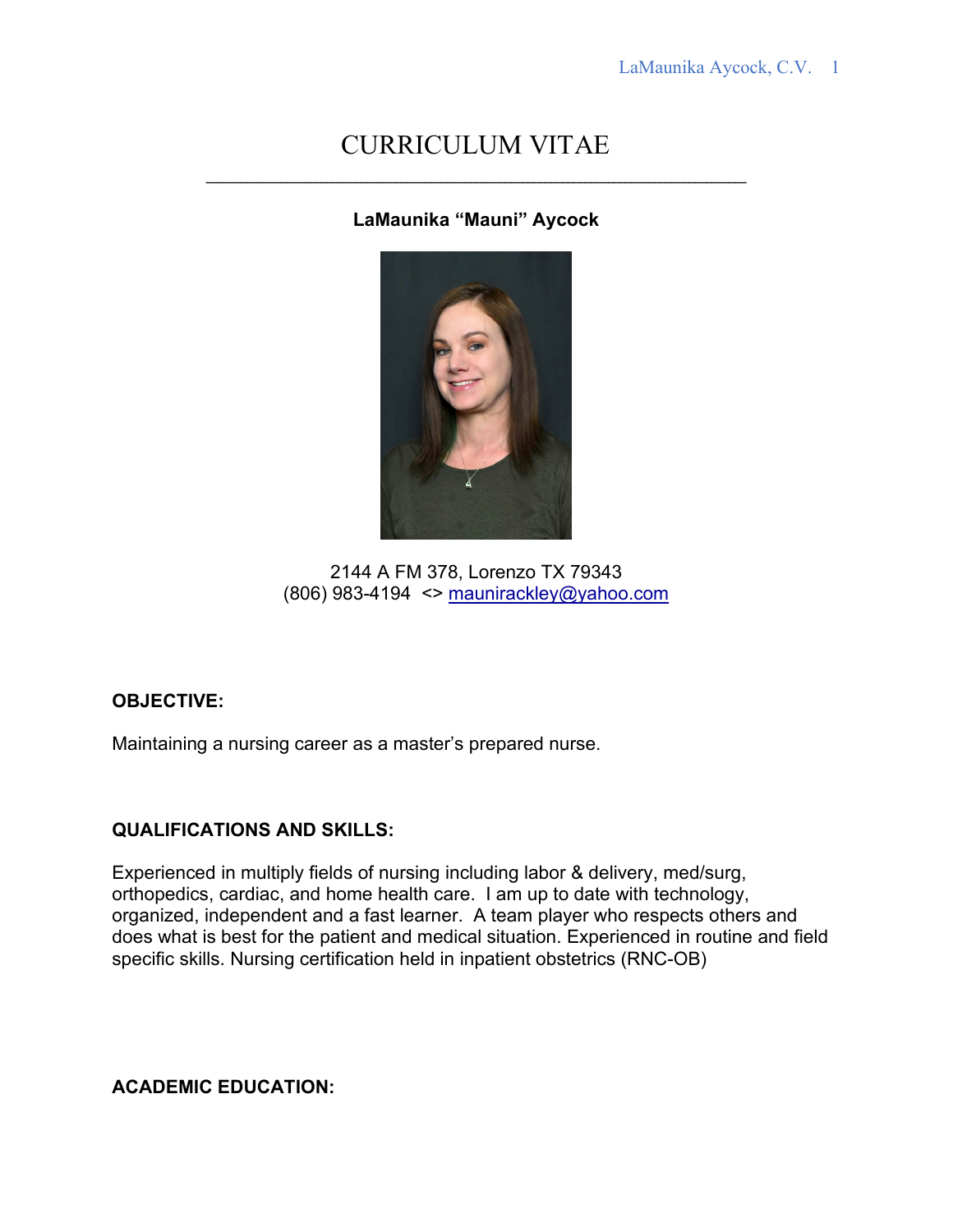| <b>Year Awarded</b> | Institution - City, State                                                         | Degree/Major  |
|---------------------|-----------------------------------------------------------------------------------|---------------|
| 2018                | <b>Lubbock Christian University</b><br><b>School of Nursing</b><br>Lubbock, Texas | M.S.N.        |
| 2013                | Texas Tech University, School of Nursing<br>Lubbock, Texas                        | <b>B.S.N.</b> |
| 2006                | <b>Covenant School of Nursing</b><br>Lubbock, Texas                               | R.N.          |

#### **LICENSURE AND CERTIFICATION:**

| Current | Registered Nurse, Texas                                     |
|---------|-------------------------------------------------------------|
|         | Registered Nurse Certified in Inpatient Obstetrics (RNC-OB) |
|         | Advanced Cardiac Life Support, American Heart Association   |
|         | Basic Life Support, American Heart Association (AHA)        |
|         | Neonatal Resuscitation Program (NRP) Provider,              |
|         | American Academy of Pediatrics/AHA                          |

Past Home-care Coding Specialist, Diagnosis (HCS-D), exp. 2014 Home-care Coding Specialist, OASIS (HCS-O), exp. 2014

# **PROFESSIONAL EXPERIENCE:**

| Dates           | Title                                                                | <b>Institution - City, State</b>                       |
|-----------------|----------------------------------------------------------------------|--------------------------------------------------------|
| 05/2016-12/2020 | RNC-OB MSN Labor & Delivery, University Medical Center<br>Postpartum | Lubbock, Texas                                         |
| 06/2018-03/2019 | <b>RNC-OB MSN Birth Assistant</b>                                    | <b>Heritage Births</b><br>Lubbock, Texas               |
|                 | 02/2015-05/2016 RN BSN OB/GYN office                                 | Dr. Ronnelle Burley<br>Lubbock, Texas                  |
|                 | 09/2014-02/2015 RN BSN Home Health                                   | Accolade Home Health<br>Lubbock, Texas                 |
| 06/2014-09/2014 | <b>RN BSN Labor &amp; Delivery</b>                                   | <b>Odessa Regional Medical Center</b><br>Odessa, Texas |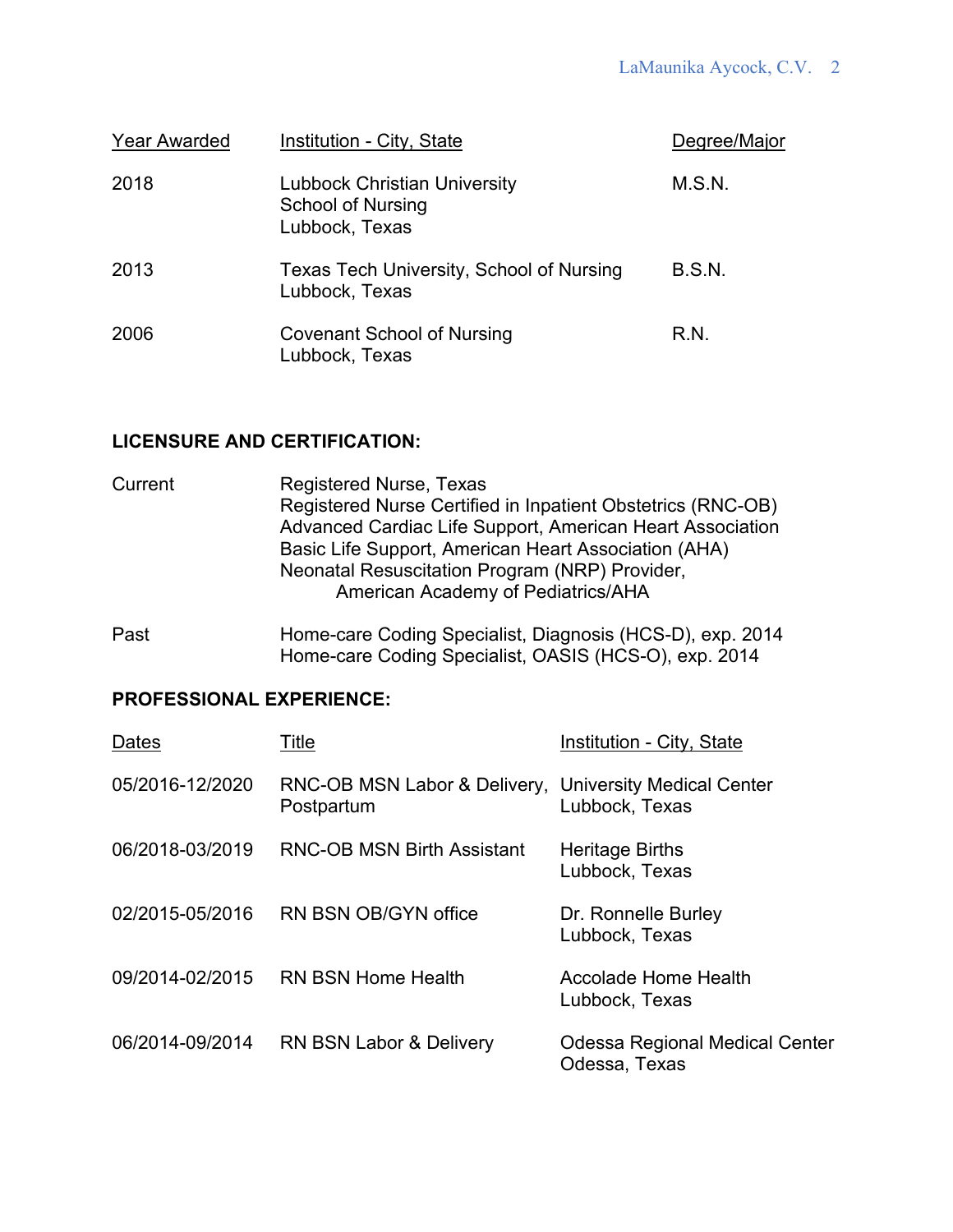| 02/2014-06/2014 | <b>RN BSN Staff Nurse</b>                                   | Lubbock Heart & Surgical<br>Hospital. Lubbock, Texas      |
|-----------------|-------------------------------------------------------------|-----------------------------------------------------------|
| 06/2011-10/2013 | RN BSN, HCS-D, HCS-O<br><b>Director of Corporate Coding</b> | <b>Calvert Home Health</b><br>Lubbock, Texas              |
| 09/2012-12/2012 | RN, HCS-D, HCS-O<br><b>Auditor Nurse</b>                    | McBee Associates<br>Wayne, Pennsylvania                   |
| 01/2009-06/2011 | <b>RN, Branch Director</b>                                  | Calvert Home Health<br>Petersburg, Texas                  |
| 06/2007-01/2009 | <b>RN, Staff Nurse</b>                                      | <b>Calvert Home Health</b><br>Lubbock, Texas              |
| 12/2006-05/2007 | <b>RN Labor &amp; Delivery</b>                              | <b>Mercy Regional Medical Center</b><br>Manhattan, Kansas |
| 06/2006-12/2006 | <b>RN Post Surgical</b>                                     | <b>Mercy Regional Medical Center</b><br>Manhattan, Kansas |

## **CONTINUING EDUCATION COURSES/CONFERENCES:**

| <b>July 2017</b> | 28th International Nursing Research Congress<br>Dublin, Ireland                      |
|------------------|--------------------------------------------------------------------------------------|
| April 2017       | 19th Global Nursing Education, Conference<br>Las Vegas, Nevada                       |
| August 2011      | Texas Association for Home Care & Hospice 42nd Annual Meeting.<br>San Antonio, Texas |
| August 2010      | Texas Association for Home Care & Hospice 41st Annual Meeting.<br>Dallas, Texas      |
| August 2009      | Texas Association for Home Care & Hospice 40th Annual Meeting.<br>Galveston, Texas   |

# **PRESENTATIONS/POSTERS:**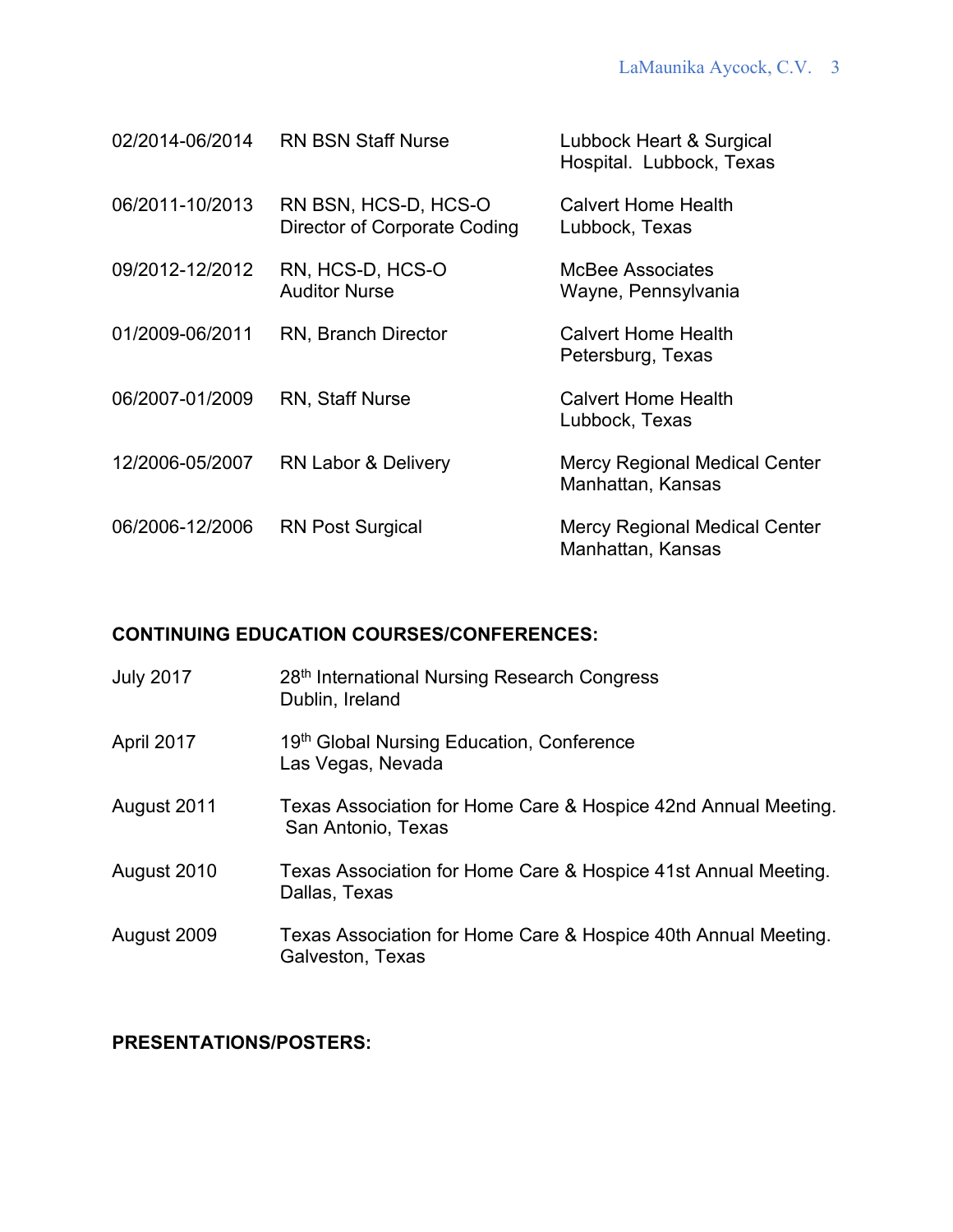- August 2018 Presenter. "Pursuit of a Master's degree. The nursing amusement park." Capstone oral defense. PowerPoint presentation. Lubbock Christian University, Lubbock, TX.
- August 2018 Co-presenters Brittany Simpkins, Darla Shaw, Kimberly Parks, Nikki Galaviz. "Platinum Consultants Business Plan for Trauma and Burn Services". PowerPoint Presentation. Lubbock Christian University, Lubbock, TX.
- July 2018 Presenter. "Health Affairs, Accountable Care Organizations." PowerPoint presentation. Lubbock Christian University, Lubbock, TX.
- July 2018 Presenter. "Certifications for and Advanced Practice Nurse." Poster presentation. Lubbock Christian University, Lubbock, TX.
- May 2018 Presenter. "Breastfeeding Success Achieved with Skin-to-Skin, Integrated Research Review. Poster presentation. University Medical Center, annual poster competition, Lubbock, TX.
- April 2018 Co-presenters Lydia Futrell and Kelly Marquez. "Using Power and Influence Ethically and Effectively." PowerPoint presentation. Lubbock Christian University, Lubbock, TX.
- March 2018 Co-presenters Lydia Futrell and Kelly Marquez. "Measuring and Monitoring Performance and Quality." PowerPoint presentation. Lubbock Christian University, Lubbock, TX.
- February 2018 Co-presenters Lydia Futrell and Kelly Marquez. "Mentoring and Developing others." PowerPoint presentation. Lubbock Christian University, Lubbock, TX.
- October 2017 Presenter. "Breastfeeding Success Achieved with Skin-to-Skin, Integrated Research Review. Poster presentation. Lubbock Christian University, Lubbock, TX.
- September 2017 Co-presenter Vivi Vizcarra. "Communication is Key, Vizcarra/Aycock Nursing Theory." PowerPoint presentation. Lubbock Christian University, Lubbock, TX.
- September 2017 Co-presenter Vivi Vizcarra. "Nursing of the 1960s." PowerPoint presentation. Lubbock Christian University, Lubbock, TX.
- May 2017 Co-presenter Lydia Futrell. "Global Culture/Health." PowerPoint presentation. Lubbock Christian University, Lubbock, TX.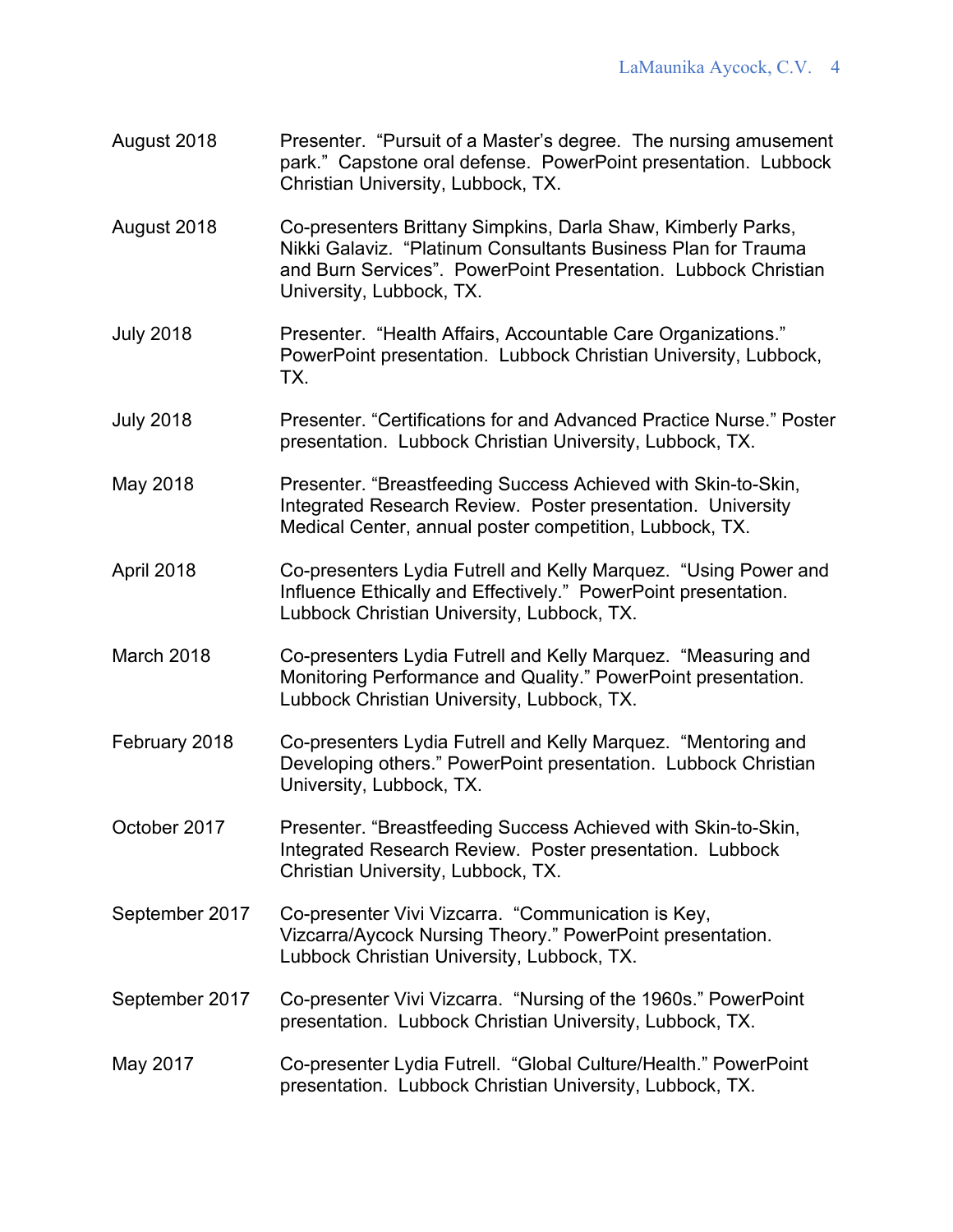- April 2017 Co-presenters Lydia Futrell and Anabell Perez. "Las Vegas Prostitution." PowerPoint presentation. Lubbock Christian University, Lubbock, TX.
- April 2017 Co-presenter Kristina Salinas. "Edward de Bono." PowerPoint presentation. Lubbock Christian University, Lubbock, TX.
- April 2017 Co-presenter Wendi McNabb. "Nursing Law Case Scenario: Informed Consent." PowerPoint presentation. Lubbock Christian University, Lubbock, TX.
- March 2017 Co-presenter Wendi McNabb. "Ethical Theory, Rule Theory." PowerPoint presentation. Lubbock Christian University, Lubbock, TX.
- March 2017 Co-presenter Wendi McNabb. "Affordable Care Act." PowerPoint presentation. Lubbock Christian University, Lubbock, TX.
- Feb 2017 **Presenter.** "Implementing alternative therapies in Labor and Delivery while in a leadership role." PowerPoint presentation. Lubbock Christian University, Lubbock, TX.
- Aug 2013 Presenter. "Diabetes." PowerPoint presentation. Texas Tech University Health Science Center, Lubbock, TX.
- June 2013 Presenter. "Social Media Sites & Patient Information." Texas Tech University Health Science Center, Lubbock, TX.
- March 2013 Presenter. "Cancer; a global concern." PowerPoint presentation. Texas Tech University Health Science Center, Lubbock, TX.

## **HONORS AND AWARDS:**

2013 Magna cum laude, Texas Tech University School of Nursing, B.S.N.

## **COMMUNITY SERVICE:**

May 2018 Lorenzo ISD. Worked with Lion's Club to provide basic eye screenings for all students, referring students who fail to optometrist for a more comprehensive exam.